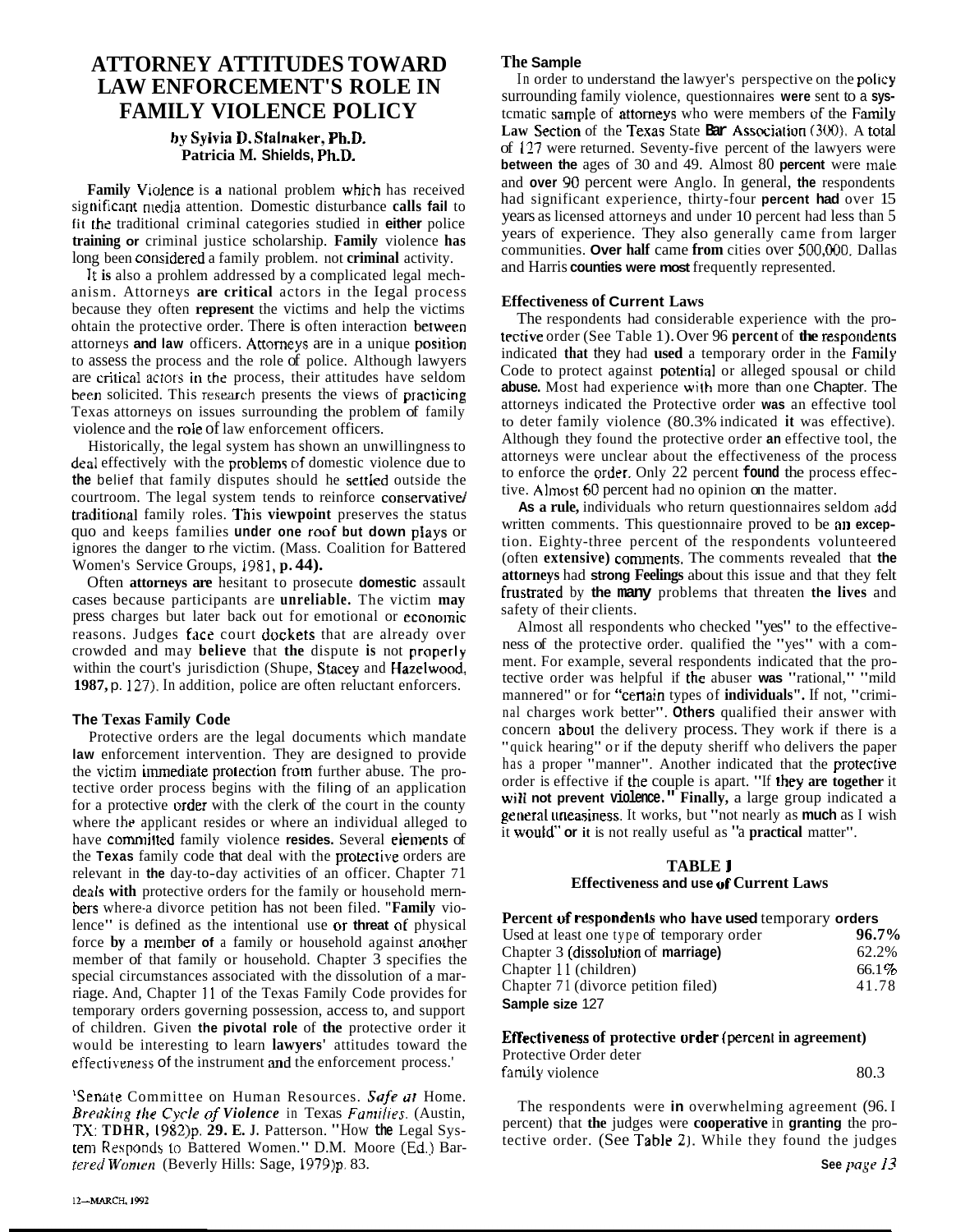## **ATTORNEY ATTITUDES TOWARD LAW ENFORCEMENT'S ROLE** IN FAMILY VIOLENCE POLICY

#### Continued from page 12

cooperative, they express reservations about the method to deliver the protective order. Only 38.6 percent maintained that the method was effective. Many commented that they had to do it themselves.

There was considerable negativity or ambivalence about the role of the law enforcement officials. Only 22 percent felt that the process to enforce the protective order was effective. They indicated that officers "were hesitant to get involved"; "they will not intervene in family squabbles"; "as always, police hesitate to get involved in a domestic situation".

The respondents appeared to be unimpressed with the cooperativeness and effectiveness of law officers. Only about half believed them to be cooperative. And, 45.7 percent maintained that the police were ineffective in enforcing the protective order. On this question there were few attorney comments. Most were of the yes, but, nature, "they are cooperative but still attempt to be peacemakers rather than take firm action".

#### TABLE<sub>2</sub> **Effectiveness of Courts and Law Enforcement**

| <b>Effectiveness of Courts</b>                                                                       | (Percent in agreement) |
|------------------------------------------------------------------------------------------------------|------------------------|
| Local judges cooperative in<br>granting Protective Orders                                            | 96.1                   |
| Courts have method to deliver copies<br>of Protective Orders to local police.*<br>Sample size 127    | 38.6                   |
| <b>Effectiveness of law enforcement</b>                                                              | (Percent in agreement) |
| Effective process to enforce<br>Protective Orders*<br>Sample size 127                                | 22.0                   |
| Local law enforcement are cooperative<br>in enforcing the protective order                           | 52.8                   |
| Local Law enforcement personnel are<br>ineffective in enforcing protective orders<br>Sample size 127 | 45.7%                  |

The ability to resolve disputes quickly can be imperative in cases of domestic violence. A tense family crisis can quickly escalate to a brutal beating and possibly death. Questions were asked about the timeliness of judicial resolution in Table 3. Again, there was diversity of opinion. The modal response supported change. For example, about half believed that the

\* For this question 46.5 percent of the respondents indicated "no opinion."

\* indicates a large proportion of the sample registered a "no Opinion" response instead of a "no"

legal and judicial system should be expedited and simplified. The remaining respondents were fairly evenly divided between no change and no opinion. Approximately 42 percent indicated that time frames should be written into the code for the protective order and fifty-five percent maintained that the legal system should monitor family violence cases to ensure rapid resolution.

Comments reflected the Catch-22 nature of time limits. For example, one attorney commented "Why should protective orders ever expire-i.e. - don't hit your wife until one year from now." Others maintained "If by expire you mean the order is only good for 10 days... Why tell the enemy that?"; "I don't want someone who is under order to know when it ends."

The attorneys were unenthusiastic about the use of mandatory counseling as an approach to solve the problem. Only 27.6 percent supported its use. The comments reflected a cynical attitude about the effectiveness of mandatory counseling. "Forced counseling does not work"; "Unless some method for handling this on a volunteer, no compensation required, after hours basis. I don't believe this is workable."; "Counseling is worthless unless the parties (both) desire it."; "yes, but what of those who can't afford it?"

The attorneys were also unenthusiastic about referring the offender to possible criminal charges. Only 26.8 percent supported this idea. Almost half would like to see the iudiciary or state bar conduct an evaluation of the judiciaries family violence decisions and their enforcement. The remaining attorneys were split evenly between no opinion and not supporting an evaluation.

#### TABLE 3 **Judicial System Issues**

| Time Issues                                                                                                  | (Percent in agreement) |
|--------------------------------------------------------------------------------------------------------------|------------------------|
| Legal and judicial system<br>should expedite and simplify<br>procedures                                      | 46.9                   |
| Time frames need to be written<br>into code for Protective Orders                                            | 41.7                   |
| Legal system should monitor<br>family violence cases to ensure<br>rapid resolution.<br>Sample size 127       | 55.1                   |
| Simultaneous Referral Mechanism                                                                              | (Percent Distribution) |
|                                                                                                              |                        |
| Mandatory family counseling.                                                                                 | 27.6                   |
| Refer to county attorney for<br>possible criminal charges.<br>Sample size 127                                | 26.8                   |
| Evaluation<br>Judicial system or state bar<br>conduct evaluation of judiciary's<br>family violence decisions | (Percent in agreement) |

The respondents were also asked questions about the importance of family violence law education. In general, the respondents were strongly supportive of educational efforts. Almost 90 percent supported public service announcements in local media. Further, there was strong support for education among professionals in education (81.9 percent), law enforcement (97.6 percent) and within the judicial system (74.8 percent). There was less enthusiasm about introducing these concepts into the elementary curriculum (44.1 percent). On the other

Sample size 127